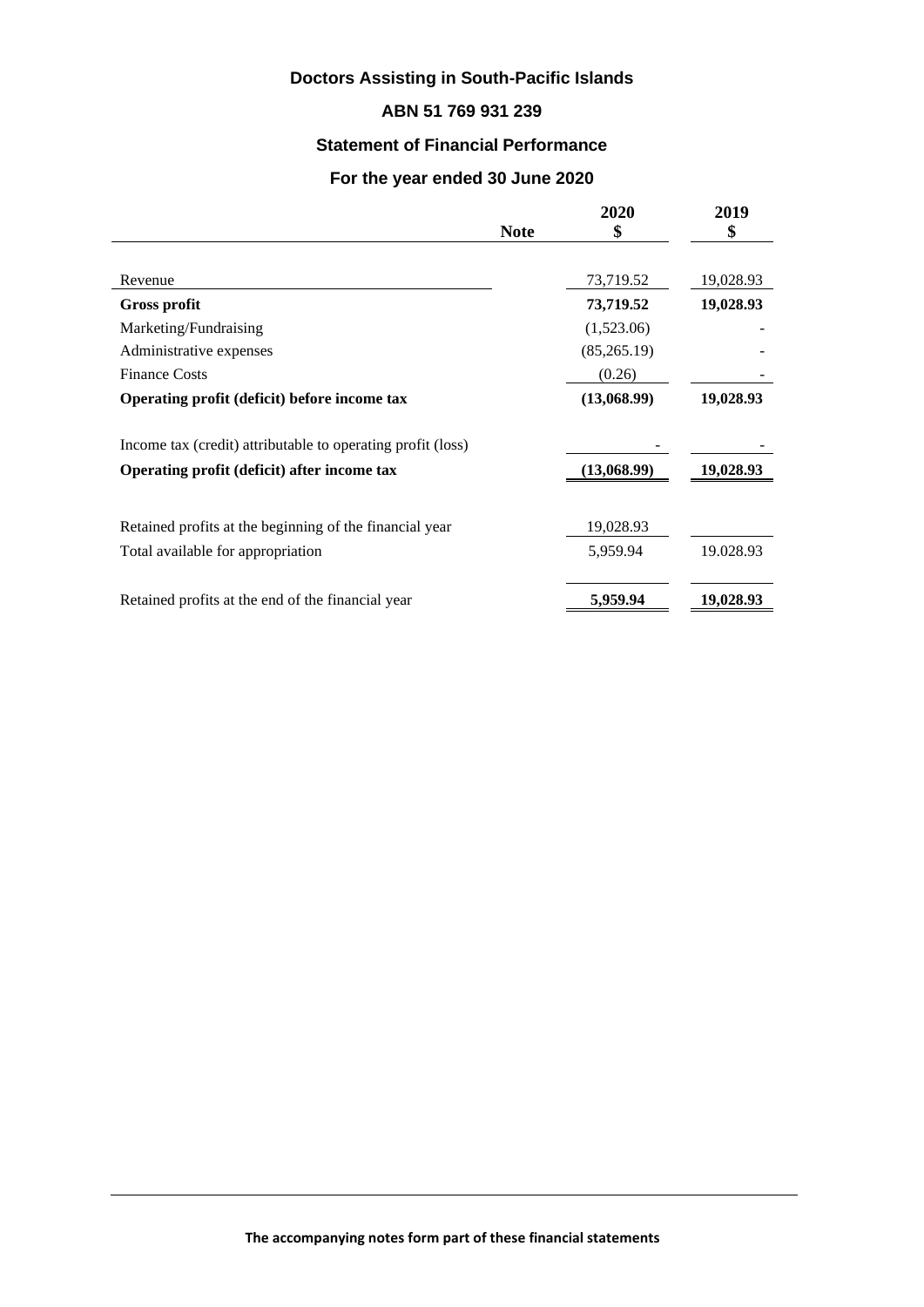# **Doctors Assisting in South-Pacific Islands**

## **ABN 51 769 931 239**

## **Detailed Statement of Financial Performance**

## **For the year ended 30 June 2020**

|                                                                 | 2020        | 2019<br>\$   |
|-----------------------------------------------------------------|-------------|--------------|
|                                                                 | \$          |              |
|                                                                 |             |              |
| <b>Income</b>                                                   |             |              |
| Donations                                                       | 476,469.95  | 19,028.93    |
| <b>DAISI Ball</b>                                               | 27,241.37   |              |
| <b>Interest Received</b>                                        | 8.20        |              |
| <b>Total Income</b>                                             | 73,719.525  | 19,028.93.00 |
| <b>Expenses</b>                                                 |             |              |
| Fundraising                                                     |             |              |
| <b>DAISI</b> Ball cost                                          | 13,020.08   |              |
| Advertising & promotion                                         | 1523.06     |              |
| <b>Total Fundraising</b>                                        | 14,543.60   |              |
| <b>Administration</b>                                           |             |              |
| Bank fees & charges                                             | 1,432.19    |              |
| Accountancy                                                     | 230.43      |              |
| General expenses                                                | 42.14       |              |
| Interest - Australia                                            | 0.26        |              |
| Internet IT expense                                             | 0.00        |              |
| Postage                                                         | 10,810.65   |              |
| Office supplies                                                 | 2,627.00    |              |
| Printing & stationery                                           | 366.05      |              |
| Telephone                                                       | 9.09        |              |
| <b>Total Administration</b>                                     | 15,517.81   |              |
| <b>Development</b>                                              |             |              |
| Medical Equipment                                               | 3,885.41    |              |
| Shipping container                                              | 00.00       |              |
| Travel, accommodation                                           | 52,834.15   |              |
| <b>Total Development</b>                                        | 56,719.56   |              |
|                                                                 |             |              |
| Total expenses<br>Profit (Loss) from Ordinary Activities before | 86,788.51   |              |
| income tax                                                      | (13,068.99) | 19,028.93    |

 **The accompanying notes form part of these financial statements**